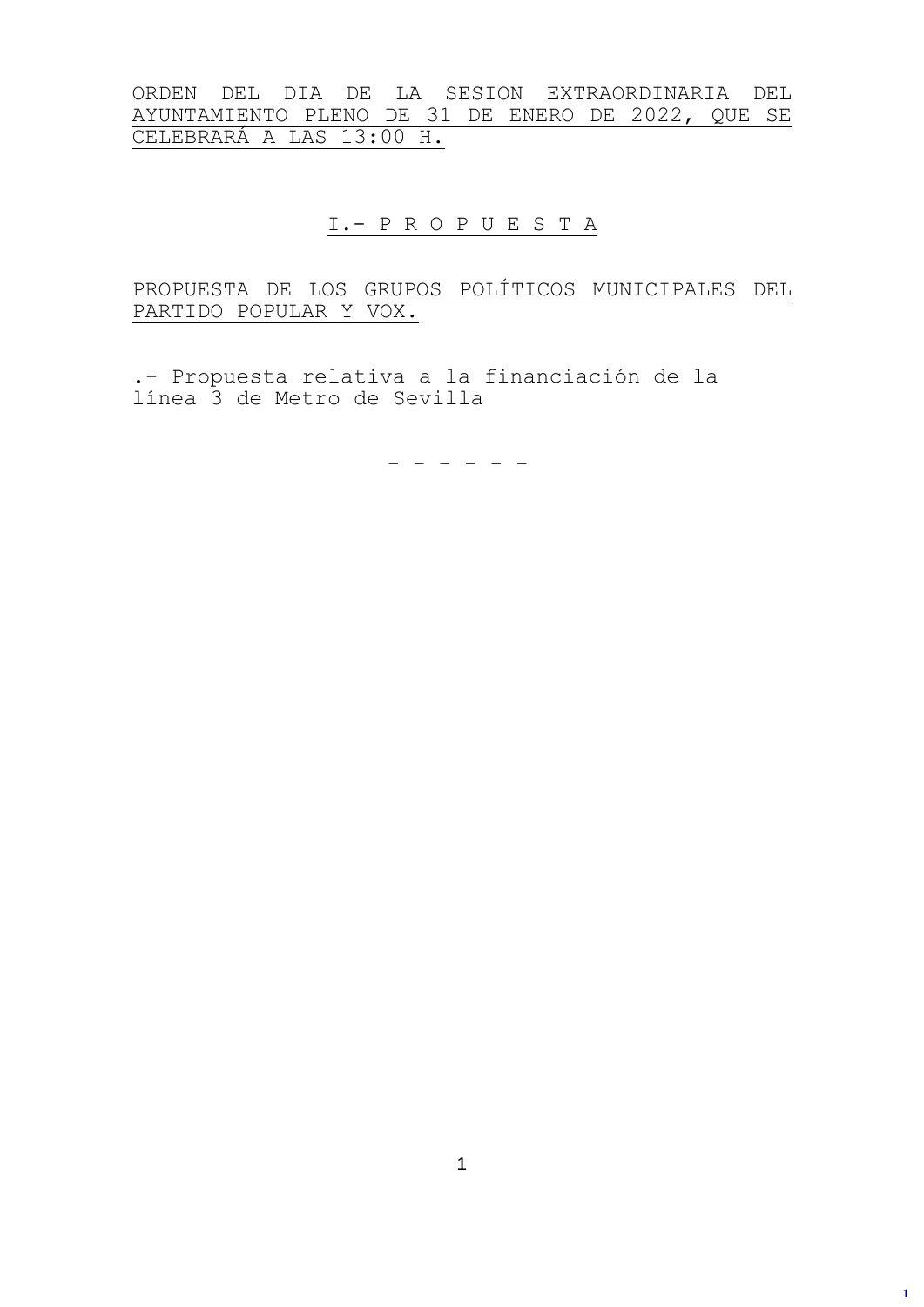# **AYUNTAMIENTO DE SEVILLA**

SOLICITUD DE CELEBRACIÓN DE PLENO EXTRAORDINARIO PARA DEBATIR Y VOTAR PROPUESTA PARA QUE EL ALCALDE DE SEVILLA INSTE AL GOBIERNO DE LA NACIÓN A QUE SE COMPROMETA A FORMALIZAR LA FINANCIACIÓN PARA SUFRAGAR LAS OBRAS DEL PROYECTO DE LA LÍNEA 3 DE METRO DE SEVILLA

En virtud del artículo 44 del Reglamento de Organización y Funcionamiento del Pleno del Ayuntamiento de Sevilla, los Portavoces abajo firmantes, solicitan formalmente, le celebración de sesión extraordinaria de Pleno, dentro de los plazos y en las formas reglamentariamente establecidos, para debatir y, en su caso, aprobar la siguiente propuesta de acuerdo.

#### **EXPOSICIÓN DE MOTIVOS**

La historia de la actual red de metro de Sevilla, y de los proyectos de las líneas 2, 3 y 4, se inicia a finales del siglo pasado, concretamente en 1999, después de tres décadas de idas y venidas sobre la idea de la conveniencia de la construcción de una red de transporte ferroviaria subterránea. Tanto es así, que ya en el año 1969, el Servicio Municipal de Transportes Urbanos de Sevilla elaboró un Anteproyecto de metro que incluía tres líneas de este transporte ferroviario subterráneo.

Como decíamos, finalmente, en el año 1999, se creaba la Sociedad del Metro de Sevilla, que establecía un nuevo proyecto de Metro de Sevilla con 4 líneas mayoritariamente subterráneas siendo dos de ellas paralelas y sin interconexión, una transversal y otra circular.

Desde entonces, y ya en la proyección y construcción de la línea 1, no hemos hecho sino asistir a constantes retrasos y promesas incumplidas respecto de las distintas líneas del Metro de Sevilla. Los distintos gobiernos municipales, autonómicos y estatales, no han hecho sino echarse las culpas unos a otros

| Código Seguro De Verificación | BuPOw5/al18BMuCrlyz700 ==                                          | Estado  | Fecha y hora        |
|-------------------------------|--------------------------------------------------------------------|---------|---------------------|
| Firmado Por                   | l Maria Cristina Pelaez Izquierdo                                  | Firmado | 13/01/2022 09:11:32 |
|                               | Juan de la Rosa Bonson                                             | Firmado | 12/01/2022 17:48:31 |
| Observaciones                 |                                                                    | Página  | 1/3                 |
| Url De Verificación           | https://www.sevilla.org/verifirmav2/code/BuPOw5/al18BMuCr1yz700 == |         |                     |

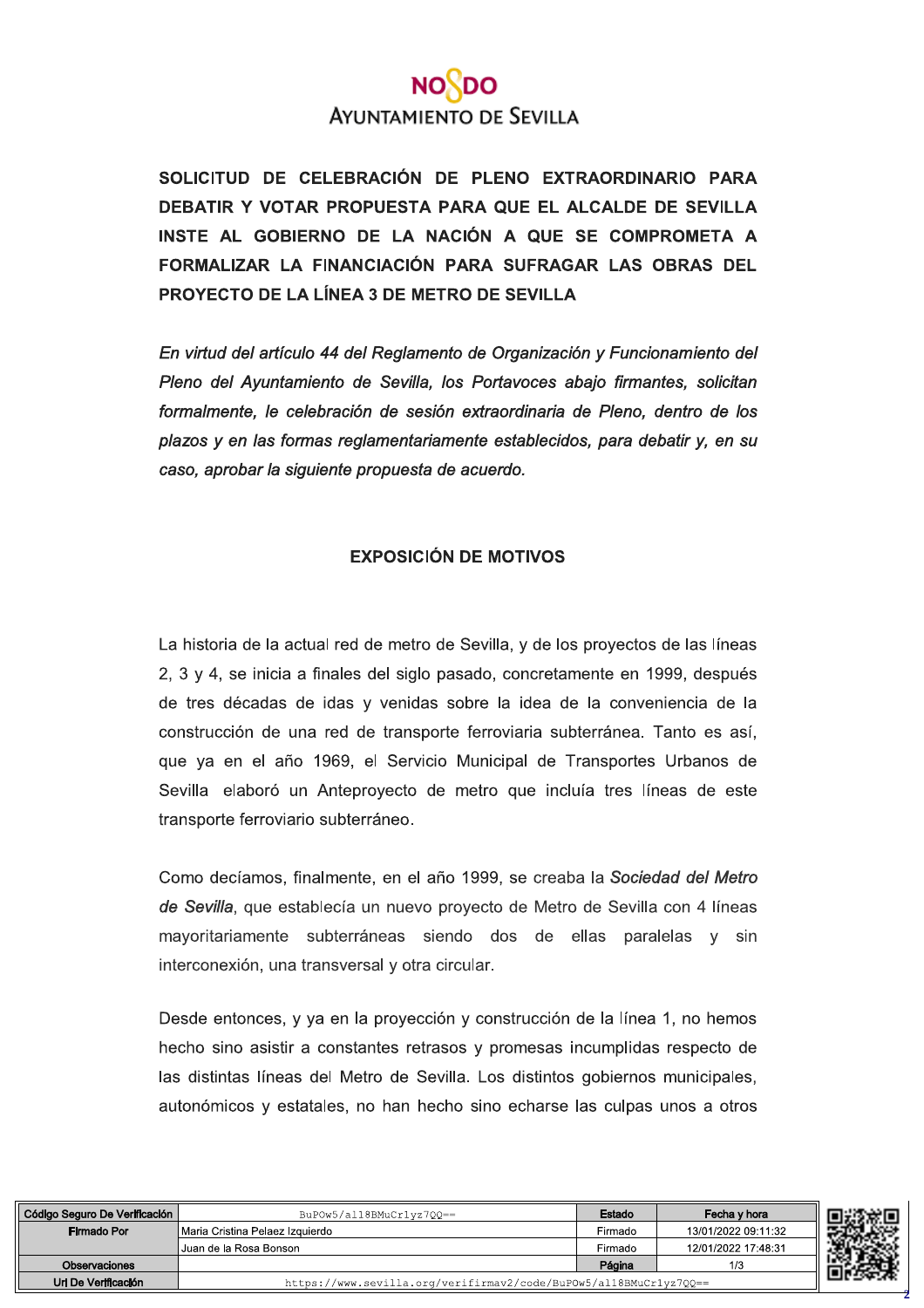# **AYUNTAMIENTO DE SEVILLA**

para justificar el hecho de que, una vez construida la primera de las 4 líneas de metro, todavía, 12 años tras la inauguración de ésta, no se hayan iniciado obras algunas para que, al menos, alguna de las líneas restantes sea una realidad.

Finalmente, según se presentó el pasado día 12 de enero por parte de la Consejería de Fomento de la Junta de Andalucía, ya contamos con un proyecto definitivo de la línea 3, a la espera de que se firme un Convenio de financiación entre la Junta de Andalucía y el Gobierno de España, a fin de dar comienzo a las obras para la construcción de la mencionada línea 3 que, según informaba la Consejera en el acto de presentación citado, requiere una inversión de 1045 millones de euros.

Sea como fuere, los distintos Grupos Políticos de este Avuntamiento, entendemos que tras el acumulado retraso en el desarrollo de una red de metro completa, que se configura como la única alternativa efectiva al transporte privado y que transforme de manera definitiva las comunicaciones y desplazamientos dentro de nuestra ciudad, no debemos asumir que, teniendo un proyecto definitivo, pudiera darse el supuesto de no poder ejecutarlo por falta de la financiación necesaria por parte del Estado, ni que tengamos que esperar otros 12 años para que se elabore el Proyecto Constructivo de la Línea 2 y siguientes. En consecuencia, los Portavoces abajo firmantes realizamos la siguiente

#### **PROPUESTA DE ACUERDO**

1. Instar al Gobierno de España a fin de que, por parte del Ministerio de Transportes, Movilidad y Agenda Urbana, adquiera un compromiso de financiación de la línea 3 de Metro de Sevilla.

| Código Seguro De Verificación | BuPOw5/al18BMuCr1yz700 ==                                          | Estado  | Fecha y hora        |  |
|-------------------------------|--------------------------------------------------------------------|---------|---------------------|--|
| Firmado Por                   | I Maria Cristina Pelaez Izquierdo                                  | Firmado | 13/01/2022 09:11:32 |  |
|                               | Juan de la Rosa Bonson                                             | Firmado | 12/01/2022 17:48:31 |  |
| <b>Observaciones</b>          |                                                                    | Página  | 2/3                 |  |
| Url De Verificación           | https://www.sevilla.org/verifirmav2/code/BuPOw5/al18BMuCr1yz7QQ == |         |                     |  |